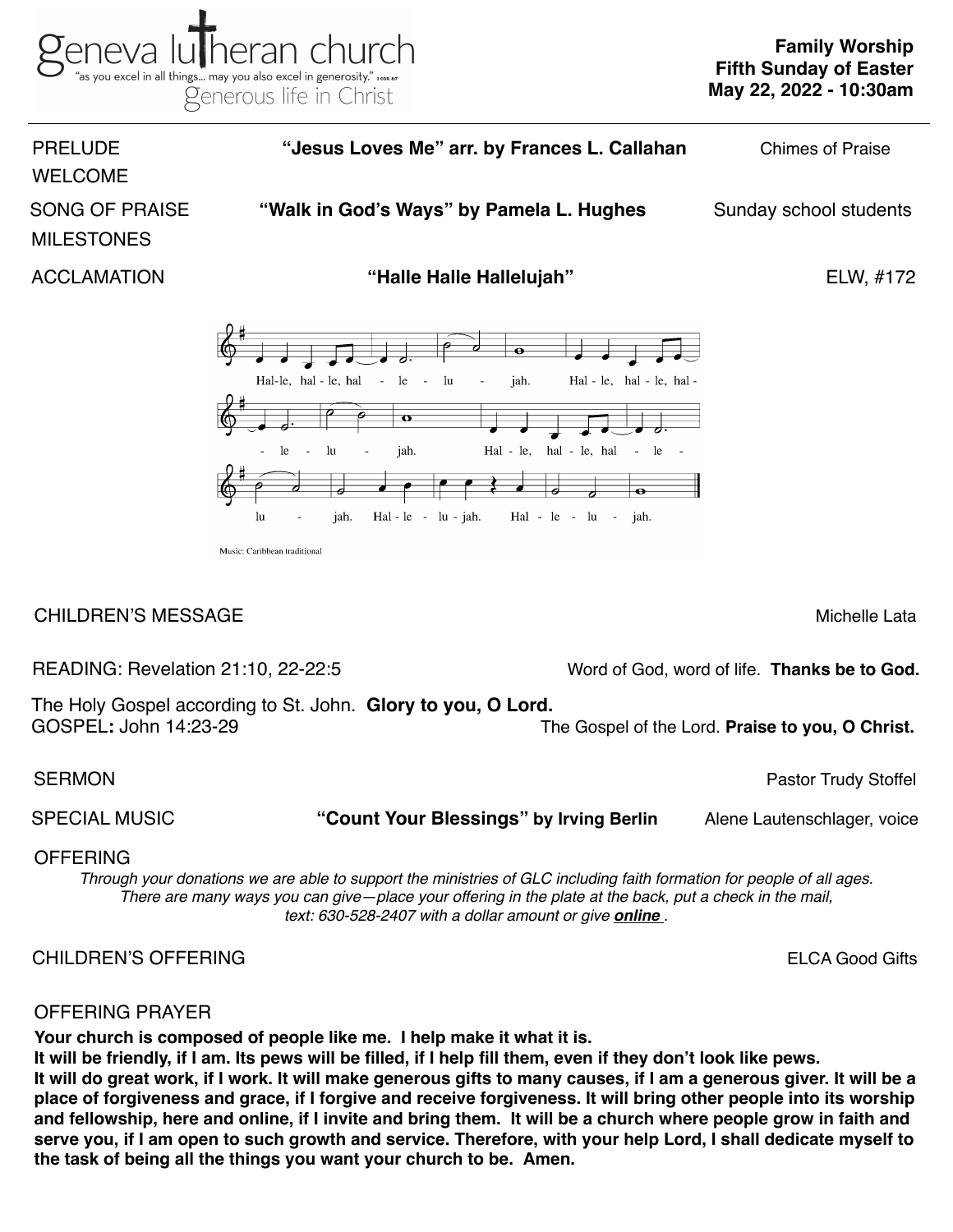#### *We welcome Genevieve Rose Edwards daughter of Jaclyn & Cory Edwards who joined us through the waters of baptism on May 21.*

People of God, do you promise to support Genevieve Edwards and her family and pray for her new life in Christ? **We do.**

RECEPTION OF NEW MEMBERS

### APOSTLES' CREED

Do you believe in God the Father? **I believe in God, the Father almighty, creator of heaven and earth.** 

Do you believe in Jesus Christ, the son of God? **I believe in Jesus Christ, God's only Son, our Lord, who was conceived by the Holy Spirit, born of the virgin Mary, suffered under Pontius Pilate, was crucified, died and was buried; he descended to the dead. On the third day he rose again; he ascended into heaven, and is seated at the right hand of the Father, and he will come again to judge the living and the dead.** 

Do you believe in God the Holy Spirit?

**I believe in the Holy Spirit, the holy catholic Church, the communion of saints, the forgiveness of sins, the resurrection of the body, and the life everlasting. Amen.**

Let us rejoice with these sisters and brothers in Christ.

**We rejoice with you in the life of baptism. Together we will give thanks and praise to God and proclaim the good news to all the world.**

PRAYERS After each petition: God, in your mercy, **hear our prayer.**  PEACE THE GREAT THANKSGIVING **ELW SETTING** 



It is indeed right, our duty and our joy…we praise your name and join their unending hymn: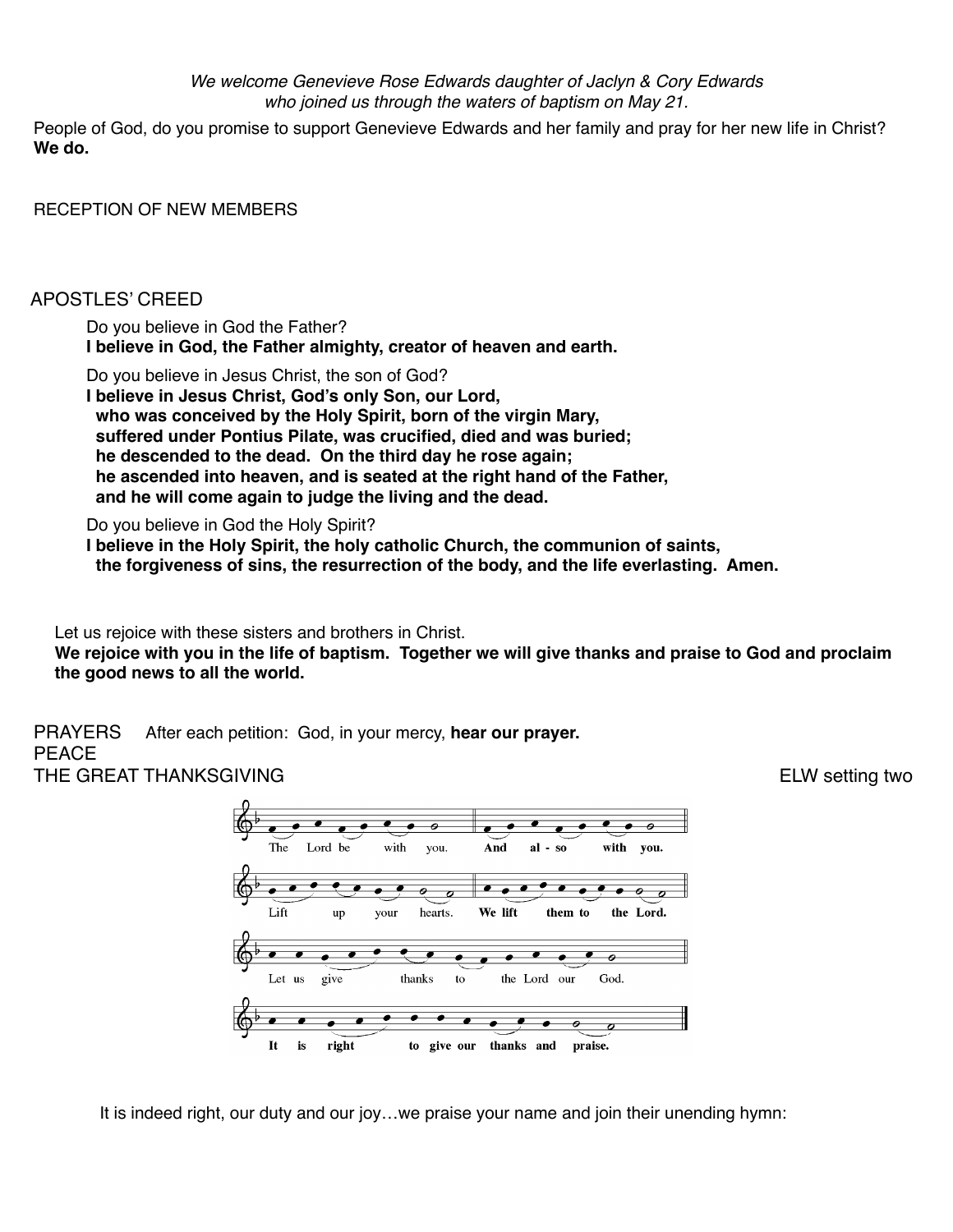### HOLY, HOLY, HOLY **ELW** setting two



## EUCHARISTIC PRAYER WORDS OF INSTITUTION

### LORD'S PRAYER

**Our Father, who art in heaven, hallowed be thy name, thy kingdom come, thy will be done, on earth as it is in heaven. Give us this day our daily bread; and forgive us our trespasses, as we forgive those who trespass against us; and lead us not into temptation, but deliver us from evil. For thine is the kingdom, and the power, and the glory, forever and ever. Amen.** 

COMMUNION

LAMB OF GOD ELW setting two